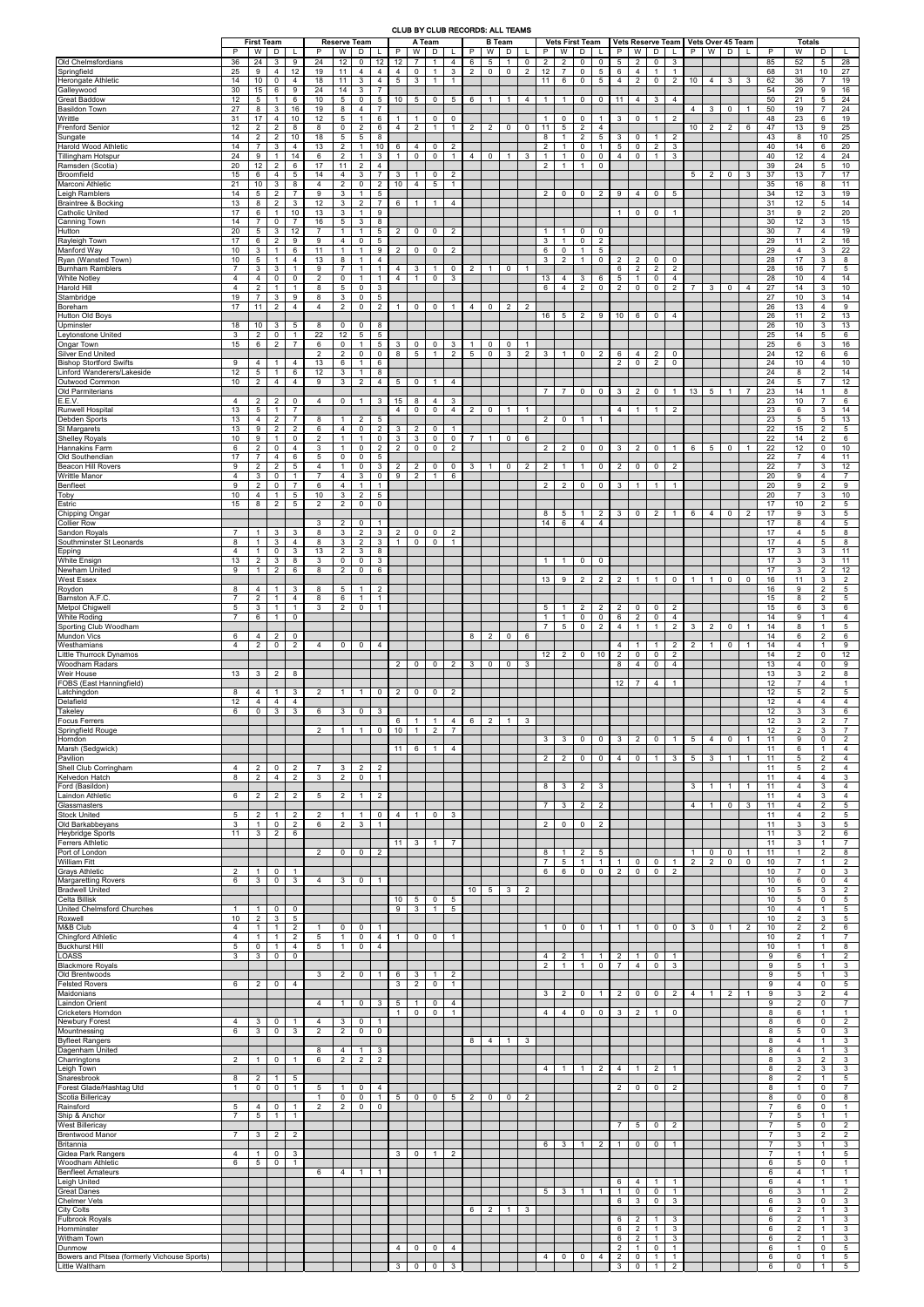## CLUB BY CLUB RECORDS: ALL TEAMS

|                                                                  | <b>First Team</b><br><b>Reserve Team</b><br>A Team<br>W<br>W<br>P<br>W  <br>D<br>D<br>P<br>D<br>P<br>L |                                  |                                  |                                  |                                  |                                |                                          |                                  | P                 | <b>B</b> Team<br>W               | D                | L                                | P              | W              | <b>Vets First Team</b><br>D |                | P                   | W                 | D                | Vets Reserve Team   Vets Over 45 Team<br>P<br>W<br>D |                                  |                                   |                            |                               | <b>Totals</b><br>W<br>P<br>D |                         |                |                |                                    |                                  |                                  |                                    |
|------------------------------------------------------------------|--------------------------------------------------------------------------------------------------------|----------------------------------|----------------------------------|----------------------------------|----------------------------------|--------------------------------|------------------------------------------|----------------------------------|-------------------|----------------------------------|------------------|----------------------------------|----------------|----------------|-----------------------------|----------------|---------------------|-------------------|------------------|------------------------------------------------------|----------------------------------|-----------------------------------|----------------------------|-------------------------------|------------------------------|-------------------------|----------------|----------------|------------------------------------|----------------------------------|----------------------------------|------------------------------------|
| AS Rawreth (formerly Academy Soccer)<br><b>Hale End Athletic</b> |                                                                                                        |                                  |                                  |                                  | 2                                | $\mathbf 0$                    | $\mathbf{0}$                             | $\overline{2}$                   |                   |                                  |                  |                                  |                |                |                             |                |                     |                   |                  |                                                      | $\overline{4}$<br>5              | $\overline{0}$<br>$5\phantom{.0}$ | $\pmb{0}$<br>$\mathbf 0$   | $\overline{4}$<br>$\mathbf 0$ |                              |                         |                |                | $6\phantom{.}6$<br>$5\phantom{.0}$ | $\mathsf{O}$<br>5                | $\mathbf 0$<br>0                 | 6<br>0                             |
| Stansted<br><b>ECC Staff</b>                                     | 5                                                                                                      | $\overline{4}$                   | $\mathbf 0$                      | $\overline{1}$                   |                                  |                                |                                          |                                  |                   |                                  |                  |                                  |                |                |                             |                |                     |                   |                  |                                                      |                                  |                                   |                            |                               | 5 <sup>5</sup>               | $5\phantom{.0}$         | $\mathbf 0$    | 0              | $\overline{5}$<br>5                | 5<br>$\overline{4}$              | 0<br>$\mathbf 0$                 | 0<br>$\overline{1}$                |
| <b>Emerson United</b><br>Hockley & Hawkwell                      |                                                                                                        |                                  |                                  |                                  |                                  |                                |                                          |                                  | $5\overline{5}$   | $\overline{4}$                   | 0                | $\mathbf{1}$                     |                |                |                             |                | $\overline{1}$      | $\mathbf{1}$      | $\mathbf 0$      | $\mathbf 0$                                          | $\overline{4}$                   | 3                                 | 0                          | $\mathbf{1}$                  |                              |                         |                |                | 5<br>$5\phantom{.0}$               | $\overline{4}$<br>$\overline{4}$ | 0<br>$\mathbf 0$                 | $\mathbf{1}$<br>$\overline{1}$     |
| Rochford Town<br><b>Mayland Village</b>                          | $\mathbf{1}$                                                                                           | $\overline{1}$                   | $\overline{0}$                   | $\mathbf 0$                      | $\overline{1}$                   | $\mathbf 0$                    | 0                                        | $\overline{1}$                   | $\overline{4}$    | $\mathbf{3}$                     | $\mathbf 0$      | $\mathbf{1}$                     | $\overline{1}$ | $\mathbf 0$    | $\mathbf{1}$                | $\mathbf 0$    | 3                   | 3                 | $\mathbf 0$      | $\mathbf 0$                                          |                                  |                                   |                            |                               |                              |                         |                |                | $5\phantom{.0}$<br>5               | $\overline{4}$<br>3              | 0<br>$\overline{1}$              | $\mathbf{1}$<br>$\mathbf{1}$       |
| <b>Chelmsford City</b><br>Faces                                  | $\overline{4}$<br>5                                                                                    | 3<br>$\overline{2}$              | $\mathbf 0$<br>$\mathbf{3}$      | $\overline{1}$<br>$\mathbf 0$    |                                  | 0                              | 0                                        | $\overline{1}$                   |                   |                                  |                  |                                  |                |                |                             |                |                     |                   |                  |                                                      |                                  |                                   |                            |                               |                              |                         |                |                | $5\phantom{.0}$<br>$5\phantom{.0}$ | 3<br>$\overline{2}$              | 0<br>3                           | $\overline{2}$<br>$\mathbf 0$      |
| Aveley<br><b>Beaulieu Park</b>                                   |                                                                                                        |                                  |                                  |                                  |                                  |                                |                                          |                                  |                   | $5 \mid 2$                       | $\overline{1}$   | $\overline{2}$                   |                |                |                             |                | 5                   | $\overline{2}$    | $\overline{1}$   | $\overline{2}$                                       |                                  |                                   |                            |                               |                              |                         |                |                | $5\phantom{.0}$<br>5               | 2<br>$\overline{2}$              | $\mathbf{1}$<br>$\mathbf{1}$     | $\overline{2}$<br>2                |
| Newbury Park<br>Queens Park and Billericay                       |                                                                                                        |                                  |                                  |                                  |                                  |                                |                                          |                                  |                   |                                  |                  |                                  | 5 <sup>5</sup> | $\overline{2}$ | $\mathbf 0$                 | 3              | 5                   | $\overline{2}$    | $\overline{1}$   | $\overline{2}$                                       |                                  |                                   |                            |                               |                              |                         |                |                | $5\phantom{.0}$<br>5               | 2<br>$\overline{2}$              | $\overline{1}$<br>$\mathbf 0$    | $\overline{2}$<br>3                |
| <b>Essex Police</b>                                              | $\mathbf{1}$                                                                                           | $\mathbf 0$                      | $\overline{0}$                   | $\overline{1}$                   |                                  |                                |                                          |                                  |                   |                                  |                  |                                  |                |                |                             |                | $\overline{2}$      | $\mathbf 0$       | $\overline{1}$   | $\overline{1}$                                       | $\overline{2}$                   | $\mathbf{1}$                      | 0                          | $\mathbf{1}$                  |                              |                         |                |                | $5\phantom{.0}$                    | $\mathbf{1}$                     | $\mathbf{1}$                     | 3                                  |
| <b>Three Cups</b><br><b>BSC</b>                                  |                                                                                                        |                                  |                                  |                                  |                                  |                                |                                          |                                  | 5                 | $\overline{1}$                   | $\overline{1}$   | 3                                |                |                |                             |                |                     |                   |                  |                                                      |                                  |                                   |                            |                               | 5                            | -1                      | $\mathbf 0$    | 4              | $5\phantom{.0}$<br>$\overline{5}$  | $\mathbf{1}$<br>$\overline{1}$   | $\mathbf{1}$<br>0                | 3<br>$\overline{4}$                |
| Pitsea Athletic<br><b>Great Berry Rangers</b>                    |                                                                                                        |                                  |                                  |                                  |                                  |                                |                                          |                                  | 5                 | $\overline{1}$                   | $\mathbf 0$      | $\overline{4}$                   |                |                |                             |                | 5                   | 0                 | $\overline{1}$   | $\overline{4}$                                       |                                  |                                   |                            |                               |                              |                         |                |                | $5\phantom{.0}$<br>5               | $\mathbf{1}$<br>$\mathbf 0$      | $\mathbf 0$<br>$\mathbf{1}$      | $\overline{4}$<br>$\overline{4}$   |
| <b>Castle United</b><br>Paringdon                                | 3                                                                                                      | 0                                | $\mathbf 0$                      | 3                                | 2                                | 0                              | 0                                        | 2                                |                   |                                  |                  |                                  |                |                |                             |                | $\overline{2}$      | 0                 | $\mathbf 0$      | $\overline{2}$                                       | 3                                | 0                                 | 0                          | 3                             |                              |                         |                |                | $5\phantom{.0}$<br>$5\phantom{.0}$ | 0<br>$\mathsf 0$                 | 0<br>$\mathbf 0$                 | $5\phantom{.0}$<br>$5\phantom{.0}$ |
| Rosebay<br>Southend Sports                                       |                                                                                                        |                                  |                                  |                                  | $\overline{4}$                   | 4                              | $\mathbf 0$                              | $\mathbf 0$                      |                   |                                  |                  |                                  |                |                |                             |                | $\overline{2}$      | 2                 | $\mathbf 0$      | $\mathbf 0$                                          | $\overline{2}$                   | $\overline{2}$                    | $\mathbf 0$                | $\mathbf 0$                   |                              |                         |                |                | $\overline{4}$<br>$\overline{4}$   | 4<br>$\overline{4}$              | 0<br>0                           | $\mathbf 0$<br>0                   |
| Coggeshall Town<br>Moulsham Lodge                                | $\overline{2}$<br>$\mathbf{1}$                                                                         | $\overline{2}$<br>$\mathbf{1}$   | $\mathbf 0$<br>$\overline{0}$    | $\mathbf 0$<br>$\mathbf 0$       | $\overline{2}$<br>3              | $\mathbf{1}$<br>$\overline{2}$ | $\overline{\phantom{a}}$<br>$\mathbf{1}$ | $\mathbf 0$<br>$\mathbf 0$       |                   |                                  |                  |                                  |                |                |                             |                |                     |                   |                  |                                                      |                                  |                                   |                            |                               |                              |                         |                |                | $\overline{4}$<br>$\overline{4}$   | 3<br>3                           | $\mathbf{1}$<br>$\mathbf{1}$     | $\mathbf 0$<br>$\mathbf 0$         |
| Rayleigh<br>Sporting Club Hendersons                             |                                                                                                        |                                  |                                  |                                  |                                  |                                |                                          |                                  |                   |                                  |                  |                                  |                |                |                             |                | 2                   | $\overline{2}$    | $\overline{0}$   | $\mathbf 0$                                          | $\overline{2}$                   | $\mathbf{1}$                      | 0                          | $\mathbf{1}$                  | $4 \vert$                    | $\overline{\mathbf{3}}$ | $\overline{1}$ | 0              | $\overline{4}$<br>$\overline{4}$   | 3<br>3                           | $\mathbf{1}$<br>$\mathbf 0$      | $\mathbf 0$<br>$\overline{1}$      |
| Archer<br>FC Hamlets                                             | $\overline{4}$                                                                                         | $\overline{2}$                   | $\overline{1}$                   | $\overline{1}$                   |                                  |                                |                                          |                                  |                   |                                  |                  |                                  |                |                |                             |                |                     |                   |                  |                                                      | $\overline{4}$                   | $\overline{2}$                    | $\mathbf{1}$               | $\mathbf{1}$                  |                              |                         |                |                | $\overline{4}$<br>$\overline{4}$   | $\overline{2}$<br>2              | $\mathbf{1}$<br>$\mathbf{1}$     | $\overline{1}$<br>$\mathbf{1}$     |
| Milan<br><b>Sporting Stones</b>                                  | $\overline{4}$                                                                                         | $\overline{2}$                   | $\mathbf{1}$                     | $\overline{1}$                   |                                  |                                |                                          |                                  | 4                 | $\overline{2}$                   | $\mathbf{1}$     |                                  |                |                |                             |                |                     |                   |                  |                                                      |                                  |                                   |                            |                               |                              |                         |                |                | $\overline{4}$<br>4                | $\overline{2}$<br>2              | $\mathbf{1}$<br>$\mathbf{1}$     | $\overline{1}$<br>$\overline{1}$   |
| Gallabright<br>Maldon St Mary                                    | 2                                                                                                      | $\mathbf 0$                      | $\overline{0}$                   | $\overline{2}$                   | 2                                | $\overline{2}$                 | $\mathbf 0$                              | $\mathbf 0$                      | 2                 | $\mathbf 0$                      | 0                | $\overline{2}$                   | $\overline{2}$ | $\overline{2}$ | $\mathbf 0$                 | 0              |                     |                   |                  |                                                      |                                  |                                   |                            |                               |                              |                         |                |                | $\overline{4}$<br>$\overline{4}$   | 2<br>$\overline{2}$              | $\mathbf 0$<br>0                 | 2<br>2                             |
| White Roding Sports<br>Chalvedon                                 | $\overline{2}$                                                                                         | $\mathbf{1}$                     |                                  | $\mathbf 0$                      |                                  |                                |                                          | $\overline{1}$                   |                   |                                  |                  |                                  |                |                |                             |                |                     |                   |                  |                                                      |                                  |                                   |                            |                               | $\overline{4}$               | $\overline{2}$          | $\mathbf 0$    | 2              | $\overline{4}$<br>$\overline{4}$   | 2<br>$\mathbf{1}$                | $\mathbf 0$<br>$\overline{2}$    | $\overline{2}$                     |
| <b>Dunmow United</b>                                             |                                                                                                        |                                  | $\mathbf{1}$                     |                                  | 2                                | $\mathbf 0$                    | $\mathbf{1}$                             |                                  | $\overline{4}$    | $\overline{1}$                   | $\overline{2}$   | $\mathbf{1}$                     |                |                |                             |                |                     |                   |                  |                                                      |                                  |                                   |                            |                               |                              |                         |                |                | $\overline{4}$                     | $\mathbf{1}$                     | $\overline{2}$                   | $\mathbf{1}$<br>$\mathbf{1}$       |
| Sandon Sports<br>Brendans                                        | $\overline{4}$                                                                                         | $\mathbf{1}$                     | $\overline{2}$                   | $\overline{1}$                   |                                  |                                |                                          |                                  | $\overline{2}$    | $\mathbf 0$                      | $\mathbf 0$      | $\overline{2}$                   | $\overline{2}$ | $\overline{1}$ | $\mathbf{1}$                | $\mathbf 0$    |                     |                   |                  |                                                      |                                  |                                   |                            |                               |                              |                         |                |                | $\overline{4}$<br>$\overline{4}$   | $\mathbf{1}$<br>$\mathbf{1}$     | $\overline{2}$<br>$\mathbf{1}$   | $\mathbf{1}$<br>$\overline{2}$     |
| Doddinghurst Olympic<br><b>Wakering Sports</b>                   |                                                                                                        |                                  |                                  |                                  | $\overline{4}$                   | $\mathbf{1}$                   | $\mathbf{1}$                             | $\overline{2}$                   |                   |                                  |                  |                                  |                |                |                             |                | $\overline{2}$      | $\mathbf 0$       | $\overline{1}$   | $\overline{1}$                                       | $\overline{2}$                   | $\mathbf{1}$                      | $\mathbf 0$                | $\mathbf{1}$                  |                              |                         |                |                | $\overline{4}$<br>$\overline{4}$   | $\mathbf{1}$<br>$\overline{1}$   | $\mathbf{1}$<br>$\mathbf{1}$     | $\overline{2}$<br>2                |
| Standeda<br>Corinthians                                          | 2<br>$\overline{2}$                                                                                    | 0<br>$\mathbf{0}$                | $\mathbf 0$<br>$\overline{0}$    | $\overline{2}$<br>2              | $\overline{2}$<br>2              | $\mathbf{1}$<br>$\mathbf 0$    | $\mathbf 0$<br>$\mathbf{1}$              | $\overline{1}$<br>$\overline{1}$ |                   |                                  |                  |                                  |                |                |                             |                |                     |                   |                  |                                                      |                                  |                                   |                            |                               |                              |                         |                |                | $\overline{4}$<br>$\overline{4}$   | $\mathbf{1}$<br>$\mathsf{O}$     | $\mathbf 0$<br>$\mathbf{1}$      | $\mathbf{3}$<br>3                  |
| <b>First City Wanderers</b><br><b>Hatfield Heath</b>             |                                                                                                        |                                  |                                  |                                  | $\overline{4}$                   | 0                              | 0                                        | $\overline{4}$                   |                   |                                  |                  |                                  |                |                |                             |                |                     |                   |                  |                                                      | $\overline{4}$                   | $\mathbf 0$                       | 0                          | 4                             |                              |                         |                |                | $\overline{4}$<br>$\overline{4}$   | 0<br>0                           | $\mathbf 0$<br>0                 | $\overline{4}$<br>$\overline{4}$   |
| <b>Terling Villa</b><br>Durning                                  | $\overline{4}$                                                                                         | 0                                | $\mathbf 0$                      | 4                                |                                  |                                |                                          |                                  | 3                 | 3                                | $\mathbf 0$      | $\mathbf 0$                      |                |                |                             |                |                     |                   |                  |                                                      |                                  |                                   |                            |                               |                              |                         |                |                | $\overline{4}$<br>3                | $\mathbf 0$<br>3                 | $\mathbf 0$<br>$\mathbf 0$       | $\overline{4}$<br>$\mathbf 0$      |
| <b>Heath Park</b><br>Lawford Lads                                |                                                                                                        |                                  |                                  |                                  | $\overline{2}$                   | $\overline{2}$                 | $\mathbf 0$                              | $\mathbf 0$                      |                   |                                  |                  |                                  |                |                |                             |                | 3<br>$\overline{1}$ | 3<br>$\mathbf{1}$ | 0<br>$\mathbf 0$ | $\mathbf 0$<br>$\mathbf 0$                           |                                  |                                   |                            |                               |                              |                         |                |                | 3<br>3                             | 3<br>3                           | $\mathbf 0$<br>0                 | $\mathbf 0$<br>$\mathbf 0$         |
| Sanders<br>Ravens Legends                                        |                                                                                                        |                                  |                                  |                                  |                                  |                                |                                          |                                  |                   |                                  |                  |                                  |                |                |                             |                | $\overline{2}$      | $\overline{2}$    | $\mathbf 0$      | $\mathbf 0$                                          | $\overline{1}$<br>$\mathbf{3}$   | $\mathbf{1}$<br>$2^{\circ}$       | 0<br>$\overline{1}$        | 0<br>$\mathbf 0$              |                              |                         |                |                | 3<br>3                             | 3<br>2                           | 0<br>$\mathbf{1}$                | $\mathsf{O}\xspace$<br>$\mathbf 0$ |
| Chigwell<br><b>Eversley Athletic</b>                             |                                                                                                        |                                  |                                  |                                  |                                  |                                |                                          |                                  | 3                 | $\overline{2}$                   | 0                |                                  |                |                |                             |                |                     |                   |                  |                                                      | $\overline{1}$                   | $\mathbf{1}$                      | 0                          |                               | $0 \mid 2$                   | $\vert$ 1 $\vert$       | $\overline{0}$ | $\overline{1}$ | 3<br>3                             | $\overline{2}$<br>$\overline{2}$ | 0<br>$\mathsf 0$                 |                                    |
| <b>Hawkwell Athletic</b>                                         |                                                                                                        |                                  |                                  |                                  |                                  |                                |                                          |                                  |                   |                                  |                  |                                  |                |                |                             |                |                     |                   |                  |                                                      | 3                                | $\overline{2}$                    | $\mathbf 0$                | $\mathbf{1}$                  |                              |                         |                |                | 3                                  | 2                                | 0                                |                                    |
| Peverel<br><b>Wickford Town</b>                                  |                                                                                                        |                                  |                                  |                                  |                                  |                                |                                          |                                  |                   |                                  |                  |                                  |                |                |                             |                | $\overline{1}$      | $\mathbf{1}$      | $\mathbf 0$      | $\overline{0}$                                       | $\overline{2}$<br>$\overline{2}$ | $\overline{2}$<br>$\mathbf{1}$    | $\mathbf 0$<br>$\mathbf 0$ | $\mathbf 0$<br>$\mathbf{1}$   | $\overline{1}$               | $\overline{0}$          | $\mathbf 0$    | $\overline{1}$ | 3<br>3                             | $\overline{2}$<br>2              | 0<br>$\mathbf 0$                 | $\mathbf{1}$<br>$\mathbf{1}$       |
| Newport<br><b>Black Notley</b>                                   | 3                                                                                                      | $\overline{1}$                   | $\overline{1}$                   | $\overline{1}$                   |                                  |                                |                                          |                                  |                   |                                  |                  |                                  |                |                |                             |                | 3                   | $\mathbf{1}$      | $\overline{2}$   | $\mathbf 0$                                          |                                  |                                   |                            |                               |                              |                         |                |                | 3<br>$\mathbf{3}$                  | $\mathbf{1}$<br>$\mathbf{1}$     | $\overline{2}$<br>$\overline{1}$ | $\mathbf 0$<br>$\mathbf{1}$        |
| Southminster United<br><b>Wickham Royals</b>                     |                                                                                                        |                                  |                                  |                                  |                                  |                                |                                          |                                  | $\mathbf{3}$      | $\mathbf{1}$                     | $\overline{1}$   | $\mathbf{1}$                     | 3 <sup>1</sup> | $\overline{1}$ | $\overline{1}$              | -1             |                     |                   |                  |                                                      |                                  |                                   |                            |                               |                              |                         |                |                | 3<br>3                             | $\mathbf{1}$<br>$\mathbf{1}$     | $\mathbf{1}$<br>$\mathbf{1}$     | $\mathbf{1}$<br>$\overline{1}$     |
| <b>Blackmore Knights</b><br><b>Crays Hill</b>                    |                                                                                                        |                                  |                                  |                                  |                                  |                                |                                          |                                  | 3                 | $\overline{1}$                   | 0                | 2                                |                |                |                             |                | $\overline{2}$      | $\mathbf{1}$      | $\mathbf 0$      | $\overline{1}$                                       | $\overline{1}$                   | $\mathbf 0$                       | $\mathbf 0$                | $\mathbf{1}$                  |                              |                         |                |                | 3<br>3                             | $\mathbf{1}$<br>$\mathbf{1}$     | $\mathbf 0$<br>0                 | $\overline{2}$<br>2                |
| Dunmow Town<br><b>Howbridge Swifts</b>                           |                                                                                                        |                                  |                                  |                                  |                                  |                                |                                          |                                  | 3<br>$\mathbf{3}$ | $\overline{1}$<br>$\overline{1}$ | 0<br>$\mathbf 0$ | $\overline{2}$<br>$\overline{2}$ |                |                |                             |                |                     |                   |                  |                                                      |                                  |                                   |                            |                               |                              |                         |                |                | $\mathbf{3}$<br>$\mathbf{3}$       | $\mathbf{1}$<br>$\mathbf{1}$     | $\mathbf 0$<br>$\mathbf 0$       | $\overline{2}$<br>$\overline{2}$   |
| <b>Potter Street</b><br>Ravens                                   | $\mathbf{1}$                                                                                           | $\mathbf{1}$                     | $\overline{0}$                   | $\mathbf 0$                      | 2<br>$\overline{1}$              | 0<br>$\mathbf{1}$              | $\mathbf 0$<br>0                         | $\overline{2}$<br>$\mathbf 0$    | $\overline{2}$    | $\mathbf 0$                      | 0                | 2                                |                |                |                             |                |                     |                   |                  |                                                      |                                  |                                   |                            |                               |                              |                         |                |                | $\mathbf{3}$<br>3                  | $\mathbf{1}$<br>$\mathbf{1}$     | 0<br>$\mathbf 0$                 | $\overline{2}$<br>$\overline{2}$   |
| Sheering<br>Extreme                                              | 2                                                                                                      | $\overline{1}$                   | $\mathbf 0$                      | $\overline{1}$                   |                                  |                                |                                          |                                  | $\mathbf{1}$      | $\mathbf 0$                      | $\mathbf 0$      | $\mathbf{1}$                     | $\mathbf{3}$   | $\mathbf 0$    | $\overline{1}$              | $\overline{2}$ |                     |                   |                  |                                                      |                                  |                                   |                            |                               |                              |                         |                |                | 3<br>3                             | $\overline{1}$<br>0              | 0<br>$\mathbf{1}$                | $\overline{2}$<br>$\overline{2}$   |
| Parsloe Athletic<br><b>Hopes Green</b>                           |                                                                                                        |                                  |                                  |                                  |                                  |                                |                                          |                                  | 3                 | $\mathbf 0$                      | 0                | 3                                |                |                |                             |                | 3                   | $\mathbf 0$       | $\overline{1}$   | $\overline{2}$                                       |                                  |                                   |                            |                               |                              |                         |                |                | 3<br>3                             | $\mathbf 0$<br>0                 | $\mathbf{1}$<br>0                | $\overline{2}$<br>$\mathbf{3}$     |
| Power Town<br>Airborne United                                    | 2                                                                                                      | $\overline{2}$                   | $\overline{0}$                   | $\mathbf 0$                      |                                  |                                |                                          |                                  | $\mathbf{3}$      | $\mathbf 0$                      | 0                | 3                                |                |                |                             |                |                     |                   |                  |                                                      |                                  |                                   |                            |                               |                              |                         |                |                | 3<br>$\overline{2}$                | $\mathsf{O}$<br>$\overline{2}$   | 0<br>0                           | 3<br>$\mathbf 0$                   |
| <b>Bowers and Pitsea</b><br><b>Brentwood Town</b>                | $\overline{2}$                                                                                         | 2 <sup>1</sup>                   | $\overline{0}$                   | $\mathbf 0$                      |                                  |                                |                                          |                                  |                   |                                  |                  |                                  |                |                |                             |                |                     |                   |                  |                                                      |                                  |                                   |                            |                               | $\overline{2}$               | $\overline{2}$          | $\mathbf 0$    | 0              | $\overline{2}$<br>$\overline{2}$   | $\overline{2}$<br>2              | 0<br>0                           | $\mathbf 0$<br>$\mathbf 0$         |
| Castle                                                           | $\overline{2}$                                                                                         | $\overline{2}$                   | $\mathbf 0$                      | $\mathbf 0$                      |                                  |                                |                                          |                                  |                   |                                  |                  |                                  |                |                |                             |                | $\mathbf{1}$        | $\mathbf{1}$      |                  | $\mathbf 0$                                          |                                  |                                   |                            |                               | $\overline{1}$               |                         |                |                | 2<br>$\overline{2}$                | $\overline{2}$<br>$\overline{2}$ | $\mathbf 0$<br>0                 | $\mathbf 0$<br>$\mathbf 0$         |
| <b>Dunmow Rhodes</b><br><b>Forest United</b>                     | $\overline{2}$                                                                                         | $\overline{2}$                   | $\mathbf 0$                      | $\mathbf 0$                      |                                  |                                |                                          |                                  |                   |                                  |                  |                                  |                |                |                             |                |                     |                   | $\mathbf 0$      |                                                      |                                  |                                   |                            |                               |                              | $\overline{1}$          | $\mathbf 0$    | 0              | $\overline{2}$                     | 2                                | $\mathbf 0$                      | $\mathbf 0$                        |
| Hatfield Broad Oak<br><b>Henderson Casuals</b>                   |                                                                                                        |                                  |                                  |                                  |                                  |                                |                                          |                                  |                   |                                  |                  |                                  |                |                |                             |                |                     |                   |                  |                                                      | $\overline{2}$<br>$\overline{2}$ | $\overline{2}$<br>$\overline{2}$  | $\mathbf 0$<br>$\mathsf 0$ | 0<br>0                        |                              |                         |                |                | 2<br>$\overline{2}$                | $\overline{2}$<br>$\overline{2}$ | 0<br>0                           | $\mathbf 0$<br>0                   |
| Lowhall<br>Marks Farm                                            |                                                                                                        |                                  |                                  |                                  |                                  |                                |                                          |                                  |                   |                                  |                  |                                  | $\overline{2}$ | $\overline{2}$ | $\overline{0}$              | 0              |                     |                   |                  |                                                      | 2                                | $2^{\circ}$                       | $\mathbf 0$                | $\mathbf 0$                   |                              |                         |                |                | $\overline{2}$<br>$\overline{2}$   | $\overline{2}$<br>2              | 0<br>0                           | $\mathbf 0$<br>0                   |
| <b>Valley Green</b><br><b>Waltham United</b>                     |                                                                                                        |                                  |                                  |                                  |                                  |                                |                                          |                                  |                   |                                  |                  |                                  |                |                |                             |                | $\overline{2}$      | $\overline{2}$    | $\mathbf 0$      | $\mathbf 0$                                          | $\overline{2}$                   | $\overline{2}$                    | $\mathbf 0$                | $\mathbf 0$                   |                              |                         |                |                | $\overline{2}$<br>$\overline{2}$   | $\overline{2}$<br>$\overline{2}$ | $\mathbf 0$<br>0                 | $\mathbf 0$<br>$\mathbf 0$         |
| <b>Westcliff Amateurs</b><br><b>Whalebone Sports</b>             | 2                                                                                                      | $\overline{2}$                   | $\overline{0}$                   | 0                                |                                  |                                |                                          |                                  | $\overline{2}$    | $\overline{2}$                   | 0                | $\mathbf 0$                      |                |                |                             |                |                     |                   |                  |                                                      |                                  |                                   |                            |                               |                              |                         |                |                | $\overline{2}$<br>$\overline{2}$   | 2<br>$\overline{2}$              | $\mathbf 0$<br>0                 | $\mathbf 0$<br>$\mathbf 0$         |
| <b>Anglia University</b><br><b>Cranes United</b>                 | $\overline{2}$                                                                                         | $\overline{1}$                   | $\overline{1}$                   | $\mathbf 0$                      | 2                                | $\mathbf{1}$                   | $\mathbf{1}$                             | $\mathbf 0$                      |                   |                                  |                  |                                  |                |                |                             |                |                     |                   |                  |                                                      |                                  |                                   |                            |                               |                              |                         |                |                | $\overline{2}$<br>$\overline{2}$   | $\mathbf{1}$<br>$\mathbf{1}$     | $\mathbf{1}$<br>$\mathbf{1}$     | 0<br>$\mathbf 0$                   |
| Eagle Sports<br>Sedgwicks                                        | $\overline{2}$                                                                                         | $\overline{1}$                   | $\mathbf{1}$                     | $\mathbf 0$                      | 2                                | $\mathbf{1}$                   | $\mathbf{1}$                             | $\mathbf 0$                      |                   |                                  |                  |                                  |                |                |                             |                |                     |                   |                  |                                                      |                                  |                                   |                            |                               |                              |                         |                |                | $\overline{2}$<br>2                | $\overline{1}$<br>$\mathbf{1}$   | $\mathbf{1}$<br>$\mathbf{1}$     | $\mathbf 0$<br>$\mathbf 0$         |
| <b>Little Oakley</b><br>Ludlows                                  | $\overline{2}$                                                                                         | $\overline{1}$                   | $\mathbf 0$                      | $\overline{1}$                   |                                  |                                |                                          |                                  |                   |                                  |                  |                                  |                |                |                             |                | $\overline{2}$      | $\mathbf{1}$      | 0                | $\overline{1}$                                       |                                  |                                   |                            |                               |                              |                         |                |                | $\overline{2}$<br>$\overline{2}$   | $\mathbf{1}$<br>$\mathbf{1}$     | $\mathbf 0$<br>$\mathbf 0$       | $\overline{1}$<br>$\overline{1}$   |
| Redbridge<br>Sawbridgeworth Town                                 | $\mathbf{1}$<br>$\overline{2}$                                                                         | $\overline{1}$<br>$\overline{1}$ | $\overline{0}$<br>$\overline{0}$ | $\mathbf 0$<br>$\overline{1}$    |                                  |                                |                                          |                                  |                   |                                  |                  |                                  |                |                |                             |                | $\overline{1}$      | $\mathbf 0$       | $\mathbf 0$      | $\overline{1}$                                       |                                  |                                   |                            |                               |                              |                         |                |                | 2<br>$\overline{2}$                | $\mathbf{1}$<br>$\mathbf{1}$     | 0<br>0                           | $\overline{1}$<br>-1               |
| Southend Manor<br><b>Chelmsford BRSA</b>                         | 2                                                                                                      | 0                                | $\overline{2}$                   | $\mathbf 0$                      | $\overline{2}$                   | -1                             | 0                                        | $\overline{1}$                   |                   |                                  |                  |                                  |                |                |                             |                |                     |                   |                  |                                                      |                                  |                                   |                            |                               |                              |                         |                |                | $\overline{2}$<br>$\overline{2}$   | $\mathbf{1}$<br>0                | 0<br>$\overline{2}$              | $\mathbf{1}$<br>$\mathbf 0$        |
| Crown Royals<br><b>Half Moon Sports</b>                          | $\overline{2}$<br>$\overline{2}$                                                                       | $\mathbf 0$<br>$\mathbf 0$       | $\overline{1}$<br>$\mathbf{1}$   | $\overline{1}$<br>$\overline{1}$ |                                  |                                |                                          |                                  |                   |                                  |                  |                                  |                |                |                             |                |                     |                   |                  |                                                      |                                  |                                   |                            |                               |                              |                         |                |                | $\overline{2}$<br>$\overline{2}$   | $\mathbf 0$<br>$\mathbf 0$       | $\mathbf{1}$<br>$\mathbf{1}$     | $\overline{1}$<br>$\overline{1}$   |
| London APSA                                                      | $\overline{2}$                                                                                         | $\mathbf 0$                      | $\overline{1}$                   | $\overline{1}$                   |                                  |                                |                                          |                                  |                   |                                  |                  |                                  |                |                |                             |                |                     |                   |                  |                                                      |                                  |                                   |                            |                               |                              |                         |                |                | $\overline{2}$                     | 0                                | $\overline{1}$                   | $\overline{1}$                     |
| Wadham Lodge<br>Witham CML                                       | $\overline{2}$                                                                                         | $\mathbf 0$                      | $\overline{1}$                   | $\overline{1}$                   |                                  |                                |                                          |                                  |                   |                                  |                  |                                  |                |                |                             |                |                     |                   |                  |                                                      | 2                                | 0                                 | -1                         | $\mathbf{1}$                  |                              |                         |                |                | $\overline{2}$<br>$\overline{2}$   | $\mathsf 0$<br>0                 | $\mathbf{1}$<br>$\mathbf{1}$     | $\overline{1}$<br>$\mathbf{1}$     |
| Alemite Athletic<br><b>Globe Rangers</b>                         |                                                                                                        |                                  |                                  |                                  | $\overline{2}$                   | $\mathbf 0$                    | $\mathbf 0$                              | 2                                |                   |                                  |                  |                                  |                |                |                             |                |                     |                   |                  |                                                      | $\overline{2}$                   | 0                                 | $\mathbf 0$                | 2                             |                              |                         |                |                | $\overline{2}$<br>2                | 0<br>0                           | 0<br>0                           | $\overline{2}$<br>$\overline{2}$   |
| Santos<br>South Woodham                                          |                                                                                                        |                                  |                                  |                                  | $\overline{2}$                   |                                |                                          |                                  | $\overline{2}$    | $\overline{0}$                   | $\mathbf 0$      | $\overline{2}$                   |                |                |                             |                |                     |                   |                  |                                                      |                                  |                                   |                            |                               |                              |                         |                |                | $\overline{2}$<br>$\overline{2}$   | $\mathbf 0$<br>0                 | $\mathsf 0$<br>$\mathbf 0$       | $\overline{2}$<br>$\overline{2}$   |
| <b>Southend Rangers</b><br>Swansong                              |                                                                                                        |                                  |                                  |                                  |                                  |                                |                                          |                                  | $\overline{2}$    | $\overline{0}$                   | $\mathbf 0$      | 2                                |                |                |                             |                |                     |                   |                  |                                                      | $\overline{2}$                   | $\overline{0}$                    | $\mathbf 0$                | 2                             |                              |                         |                |                | 2<br>$\overline{2}$                | 0<br>$\mathsf{O}$                | $\mathbf 0$<br>$\mathbf 0$       | $\overline{2}$<br>2                |
| Welcome<br>Writtle Victoria                                      |                                                                                                        |                                  |                                  |                                  | 2                                | $\overline{0}$                 | $\overline{0}$                           | 2                                | $\overline{2}$    | $\mathbf 0$                      | $\mathbf 0$      | $\overline{2}$                   |                |                |                             |                |                     |                   |                  |                                                      |                                  |                                   |                            |                               |                              |                         |                |                | $\overline{2}$<br>$\overline{2}$   | 0<br>$\mathbf 0$                 | $\mathbf 0$<br>0                 | $\overline{2}$<br>$\overline{2}$   |
| <b>AFC Hornchurch</b><br>All Claims                              | $\overline{1}$                                                                                         | $\mathbf{1}$<br>$\overline{1}$   | $\mathbf 0$<br>$\overline{0}$    | $\mathbf 0$<br>$\mathbf 0$       |                                  |                                |                                          |                                  |                   |                                  |                  |                                  |                |                |                             |                |                     |                   |                  |                                                      |                                  |                                   |                            |                               |                              |                         |                |                | $\overline{1}$<br>$\overline{1}$   | $\mathbf{1}$<br>$\mathbf{1}$     | 0<br>$\mathbf 0$                 | $\mathbf 0$<br>$\mathbf{0}$        |
| <b>Bramston CML</b><br><b>Brit Academicals</b>                   | $\mathbf{1}$<br>$\mathbf{1}$                                                                           | $\overline{1}$<br>$\overline{1}$ | $\overline{0}$<br>$\mathbf 0$    | $\mathbf 0$<br>$\mathsf 0$       |                                  |                                |                                          |                                  |                   |                                  |                  |                                  |                |                |                             |                |                     |                   |                  |                                                      |                                  |                                   |                            |                               |                              |                         |                |                | $\overline{1}$<br>$\overline{1}$   | $\mathbf{1}$<br>$\mathbf{1}$     | 0<br>$\mathbf 0$                 | $\mathbf 0$<br>$\mathbf 0$         |
| <b>Canvey Orient</b><br><b>Collier Row Colts</b>                 | $\mathbf{1}$<br>$\mathbf{1}$                                                                           | $\mathbf{1}$<br>$\overline{1}$   | $\mathsf 0$<br>$\mathbf 0$       | $\mathbf 0$<br>$\mathbf 0$       |                                  |                                |                                          |                                  |                   |                                  |                  |                                  |                |                |                             |                |                     |                   |                  |                                                      |                                  |                                   |                            |                               |                              |                         |                |                | $\overline{1}$<br>$\overline{1}$   | $\mathbf{1}$<br>$\mathbf{1}$     | 0<br>$\mathbf 0$                 | $\mathbf 0$<br>0                   |
| Composite                                                        |                                                                                                        |                                  |                                  |                                  | $\mathbf{1}$                     | $\mathbf{1}$                   | $\overline{0}$                           | $\mathbf 0$                      |                   |                                  |                  |                                  |                |                |                             |                |                     |                   |                  |                                                      |                                  |                                   |                            |                               |                              |                         |                |                | $\overline{1}$                     | $\mathbf{1}$                     | $\mathbf 0$                      | $\mathbf 0$                        |
| Dedham Old Boys<br>Ekco Thames Park                              | $\overline{1}$                                                                                         | $\overline{1}$<br>1              | $\mathbf 0$<br>$\overline{0}$    | 0<br>$\mathbf 0$                 |                                  |                                |                                          |                                  |                   |                                  |                  |                                  |                |                |                             |                |                     |                   |                  |                                                      |                                  |                                   |                            |                               |                              |                         |                |                | -1<br>$\overline{1}$               | $\overline{1}$<br>$\mathbf{1}$   | $\mathbf 0$<br>$\mathbf 0$       | $\mathbf 0$<br>$\mathbf 0$         |
| Emeronians<br>FC Redwing                                         | $\overline{1}$                                                                                         | 1                                | $\overline{0}$                   | $\mathbf 0$                      |                                  |                                |                                          |                                  |                   |                                  |                  |                                  |                |                |                             |                |                     |                   |                  |                                                      | $\overline{1}$                   | $\mathbf{1}$                      | $\mathbf 0$                | 0                             |                              |                         |                |                | $\overline{1}$<br>$\overline{1}$   | $\mathbf{1}$<br>$\mathbf{1}$     | $\mathbf 0$<br>$\mathbf 0$       | $\mathbf 0$<br>$\mathbf 0$         |
| George & Dragon<br><b>Gosfield United</b>                        | $\mathbf{1}$                                                                                           | $\overline{1}$                   | $\overline{0}$                   | $\overline{0}$                   | $\overline{1}$                   | $\overline{1}$                 | $\mathbf{0}$                             | $\mathbf 0$                      |                   |                                  |                  |                                  |                |                |                             |                |                     |                   |                  |                                                      |                                  |                                   |                            |                               |                              |                         |                |                | $\overline{1}$<br>$\overline{1}$   | $\mathbf{1}$<br>$\mathbf{1}$     | $\mathbf 0$<br>0                 | $\mathbf 0$<br>$\overline{0}$      |
| <b>Halstead Town</b><br><b>Hatfield Peveral</b>                  | $\mathbf{1}$<br>$\mathbf{1}$                                                                           | 1<br>$\overline{1}$              | $\overline{0}$<br>$\overline{0}$ | $\mathbf 0$<br>$\mathbf 0$       |                                  |                                |                                          |                                  |                   |                                  |                  |                                  |                |                |                             |                |                     |                   |                  |                                                      |                                  |                                   |                            |                               |                              |                         |                |                | $\overline{1}$<br>$\overline{1}$   | $\mathbf{1}$<br>$\mathbf{1}$     | 0<br>0                           | $\mathbf 0$<br>$\mathbf 0$         |
| <b>Heath Rovers</b><br><b>Hempstead United</b>                   |                                                                                                        |                                  |                                  |                                  | $\overline{1}$<br>$\overline{1}$ | $\overline{1}$<br>$\mathbf{1}$ | $\mathbf 0$<br>$\mathbf 0$               | $\mathbf 0$<br>$\mathbf 0$       |                   |                                  |                  |                                  |                |                |                             |                |                     |                   |                  |                                                      |                                  |                                   |                            |                               |                              |                         |                |                | $\overline{1}$<br>$\overline{1}$   | $\mathbf{1}$<br>$\mathbf{1}$     | $\mathbf 0$<br>$\mathbf 0$       | $\mathbf{0}$<br>$\mathbf 0$        |
| Hullbridge Sports<br>Kelvedon Social                             |                                                                                                        |                                  |                                  |                                  |                                  |                                |                                          |                                  | $\mathbf{1}$      | $\mathbf{1}$                     | $\overline{0}$   | $\mathbf 0$                      |                |                |                             |                |                     |                   |                  |                                                      | $\overline{1}$                   | $\overline{1}$                    | 0                          | $\mathbf 0$                   |                              |                         |                |                | $\overline{1}$<br>$\overline{1}$   | $\mathbf{1}$<br>$\overline{1}$   | $\mathbf 0$<br>0                 | $\mathbf 0$<br>$\mathbf 0$         |
| Oakland                                                          |                                                                                                        |                                  |                                  |                                  |                                  |                                |                                          |                                  |                   |                                  |                  |                                  |                |                |                             |                |                     |                   |                  |                                                      |                                  |                                   |                            |                               | $\overline{1}$               | $\overline{1}$          | $\mathbf{0}$   | 0              | $\overline{1}$                     | $\mathbf{1}$                     | 0                                | 0                                  |
| Prostar<br>Rayford Athletic                                      |                                                                                                        | $\overline{1}$                   | $\overline{0}$                   | $\mathbf 0$                      |                                  |                                |                                          |                                  |                   |                                  |                  |                                  |                |                |                             |                |                     |                   |                  |                                                      | $\overline{1}$                   | $\mathbf{1}$                      | $\overline{0}$             | $\mathbf 0$                   |                              |                         |                |                | $\overline{1}$                     | $\mathbf{1}$                     | 0<br>$\mathsf{O}$                | $\overline{0}$<br>$\mathbf 0$      |